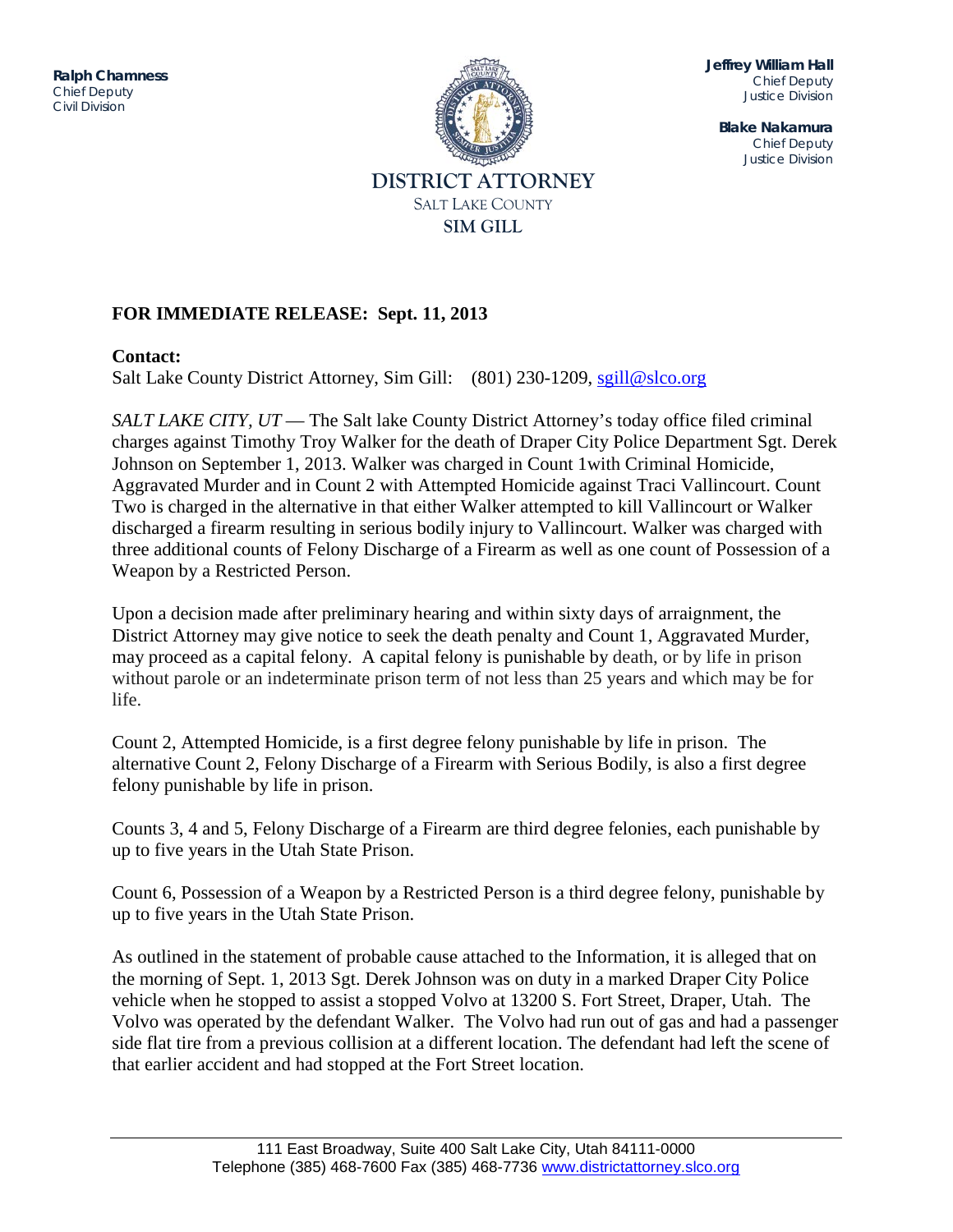Sgt. Johnson pulled up to the disabled Volvo when Defendant Walker shot Sgt. Johnson through the police vehicle's open front passenger window. The bullet struck Sgt. Johnson and penetrated through his chest. This shot was later determined by the medical examiner to be the cause of death and the manner of death to be homicide. During this incident, the defendant also shot Traci Vallincourt striking her in the upper back portion of her back.

Sgt. Johnson's vehicle accelerated northbound at the moment he was shot and his vehicle was shot at least three additional times as it was driving away from the defendant. Sgt. Johnson was able to notify dispatch of "shots fired" over his radio before colliding with trees and coming to rest two blocks north from where he was shot.

A subsequent toxicology examination and report of the defendant showed that when he fired his weapon, the defendant had methamphetamine in his blood making him a restricted person for possessing firearms as an unlawful user of controlled substances.

The Salt Lake County District Attorney's office commends the investigative efforts of the Draper Police Department and Unified Police Department who have worked tirelessly since this tragic incident to put together the screening of these charges. The DA's Office thanks the leadership of Draper Police Department Chief Bryan Roberts and Salt Lake County Sherriff Jim Winder of the UPD and their detectives during this investigation. The DA's office extends its condolences to the family of Sgt. Derek Johnson, Draper City and his fellow officers and friends for the tragic loss of an honorable young man who died in the line of duty, doing what he loved, serving his community.

Today, the District Attorney also filed two counts of Obstructing Justice against Traci Lee Vaillancourt. Each count is a second degree felony, punishable by up to 15 years in the Utah State Prison.

As outlined in more detail in the statement of probable cause against Vaillancourt , it is alleged that Vaillancourt intended to hinder, delay or prevent the investigation, apprehension, prosecution, conviction, or punishment of any person regarding conduct that constitutes a criminal offense. It is alleged that the defendant was interviewed twice by law enforcement, and that both times provided false accounts of the shooting of Sgt. Johnson on Sept. 1, 2013. All persons are considered innocent under the law until proven guilty.

###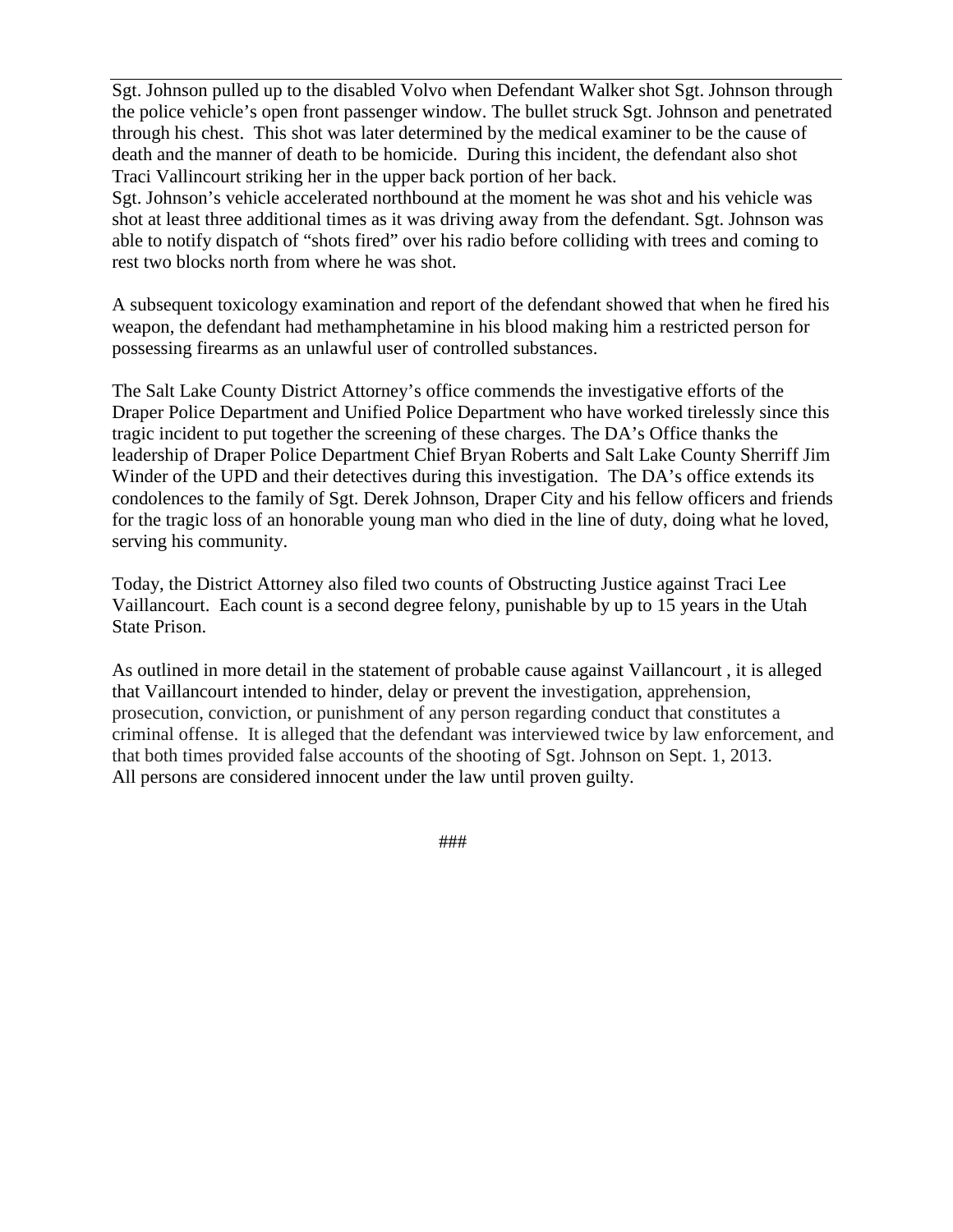SIM GILL, Bar No. 6389 District Attorney for Salt Lake County VINCENT B. MEISTER, Bar No. 5653 BLAKE R. HILLS, Bar No. 8199 AARON W. FLATER, Bar No. 9458 Deputy District Attorney 111 East Broadway, Suite 400 Salt Lake City, UT 84111 Telephone: (385) 468-7600

### IN THE THIRD DISTRICT COURT, WEST JORDAN DEPARTMENT

| THE STATE OF UTAH<br>Plaintiff,<br>VS.        | Screened by: ROBERT L. STOTT, VINCENT<br><b>B. MEISTER</b><br>Assigned to: VINCENT B. MEISTER,<br>BLAKE. R. HILLS, AARON W. FLATER |  |
|-----------------------------------------------|------------------------------------------------------------------------------------------------------------------------------------|--|
| <b>TIMOTHY TROY WALKER</b><br>DOB: 08/18/1979 | <b>INFORMATION</b>                                                                                                                 |  |
| AKA:                                          | DAO #13019355                                                                                                                      |  |
| <b>UNKNOWN</b><br>UT                          | <b>ECR Status: NON-ECR</b>                                                                                                         |  |
| D.L.#<br><b>OTN</b>                           | Initial Appearance:                                                                                                                |  |
| SO#                                           | Bail: \$2,000,007                                                                                                                  |  |
| Defendant.                                    | Warrant/Release: NOT-BOOKED                                                                                                        |  |
|                                               | Case No.                                                                                                                           |  |

# IN AND FOR THE COUNTY OF SALT LAKE, STATE OF UTAH

The undersigned M. Ikemiyashiro - UNIFIED POLICE DEPARTMENT, Agency Case No. 2013-137289, upon a written declaration states on information and belief that the defendant, TIMOTHY TROY WALKER, committed the crime(s) of:

### COUNT 1

CRIMINAL HOMICIDE, AGGRAVATED MURDER, 76-5-202 UCA, First Degree Felony, as follows: That on or about September 01, 2013 at 13200 South Fort Street, in Salt Lake County, State of Utah, the defendant, a party to the offense, did intentionally or knowingly cause the death of Derek Johnson under any of the following circumstances: the victim was or had been a peace officer or law enforcement officer, and the victim was either on duty or the homicide was based on, was caused by, or was related to that official position, and the actor knew, or reasonably should have known, that the victim held or had held that official position; and/or the actor knowingly created a great risk of death to a person other than the victim and the actor.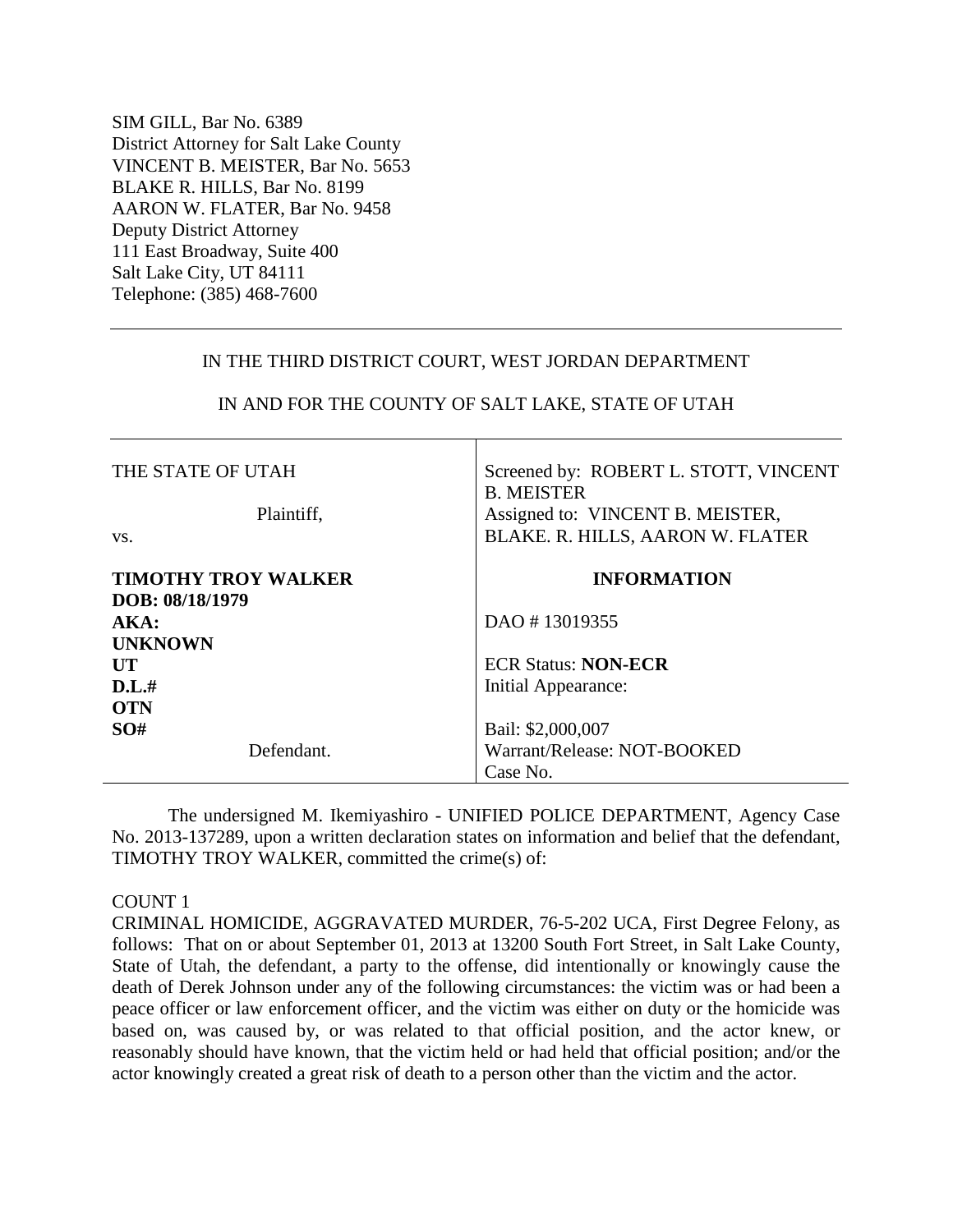## COUNT 2

ATTEMPTED HOMICIDE, 76-5-203 UCA, First Degree Felony, as follows: That on or about September 01, 2013 at 13200 South Fort Street, in Salt Lake County, State of Utah, the defendant, a party to the offense, intentionally or knowingly attempted to cause the death of another, and caused serious bodily injury to Traci Vaillancourt.

## **OR IN THE ALTERNATIVE**

## COUNT 2

FELONY DISCHARGE OF A FIREARM WITH SERIOUS BODILY INJURY, 76-10-508.1 UCA, First Degree Felony, as follows, That on or about September 01, 2013, at 13200 South Fort Street, in Salt Lake County, State of Utah, the defendant, a party to the offense, did knowing or having reason to believe that any person may be endangered by the discharge of a firearm, discharged a firearm in the direction of any person or persons; or with the intent to intimidate or harass another or with intent to damage a habitable structure, discharged a firearm in the direction of any person or habitable structure; or with the intent to intimidate or harass another, discharged a firearm in the direction of any vehicle. Furthermore, the aforementioned violation caused serious bodily injury to another person, to wit: Traci Vaillancourt.

### COUNT 3

FELONY DISCHARGE OF A FIREARM, 76-10-508.1 UCA, Third Degree Felony, as follows: That on or about September 01, 2013 at 13200 South Fort Street, in Salt Lake County, State of Utah, the defendant, a party to the offense, did knowing or having reason to believe that any person may be endangered by the discharge of a firearm, discharged a firearm in the direction of any person or persons; or with the intent to intimidate or harass another or with intent to damage a habitable structure, discharged a firearm in the direction of any person or habitable structure; or with the intent to intimidate or harass another, discharged a firearm in the direction of any vehicle.

### COUNT 4

FELONY DISCHARGE OF A FIREARM, 76-10-508.1 UCA, Third Degree Felony, as follows: That on or about September 01, 2013 at 13200 South Fort Street, in Salt Lake County, State of Utah, the defendant, a party to the offense, did knowing or having reason to believe that any person may be endangered by the discharge of a firearm, discharged a firearm in the direction of any person or persons; or with the intent to intimidate or harass another or with intent to damage a habitable structure, discharged a firearm in the direction of any person or habitable structure; or with the intent to intimidate or harass another, discharged a firearm in the direction of any vehicle.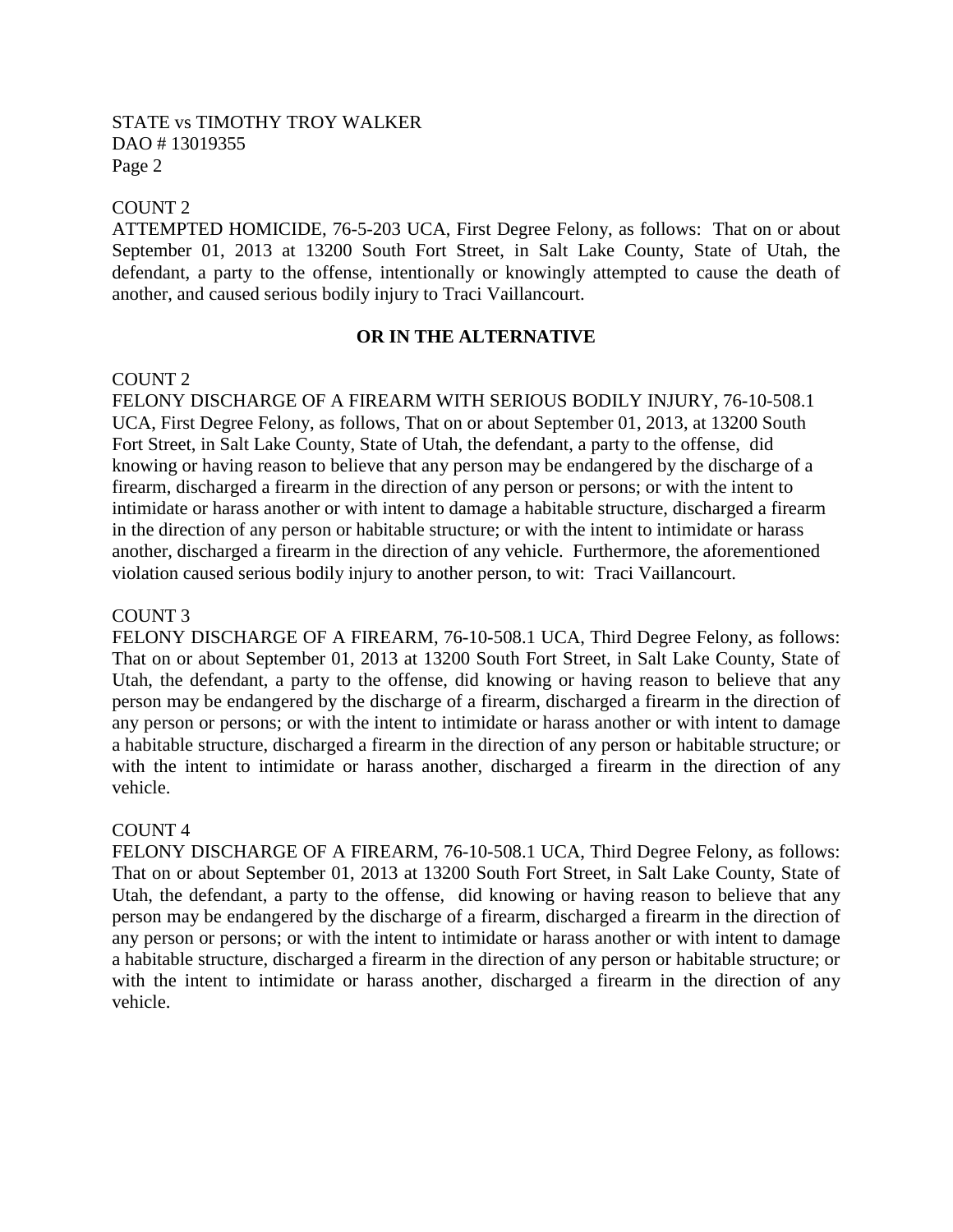# COUNT 5

FELONY DISCHARGE OF A FIREARM, 76-10-508.1 UCA, Third Degree Felony, as follows: That on or about September 01, 2013 at, in Salt Lake County, State of Utah, the defendant, a party to the offense, did, knowing or having reason to believe that any person may be endangered by the discharge of a firearm, discharge a firearm in the direction of any person or persons; or with the intent to intimidate or harass another or with intent to damage a habitable structure, discharge a firearm in the direction of any person or habitable structure; or with the intent to intimidate or harass another, discharge a firearm in the direction of any vehicle.

#### COUNT 6

PURCHASE, TRANSFER, POSSESSION OR USE OF A FIREARM BY RESTRICTED PERSON, 76-10-503(3)(a) UCA, Third Degree Felony, as follows: That on or about September 01, 2013 at 13200 South Fort Street, in Salt Lake County, State of Utah, the defendant, a party to the offense, being then a category II restricted person, by being an unlawful user of a controlled substance, did purchase, transfer, possess, use, or have under the person's custody or control any firearm.

## THIS INFORMATION IS BASED ON EVIDENCE OBTAINED FROM THE FOLLOWING WITNESSES:

M. Ikemiyashiro, Jason Ackerman, Michael Anderson, Jason Appleman, Kevin Barrett, Shannon Bennett, Lenny Bruno, David Dow, Heatherlyn Drips, Timothy Duran, Clint Fackrell, S. Finlayson, Aaron Lavin, Tyler Livingston, David Marino, Matt Masock, Todd Park, Ben Pender, Paul Peterson, Christine Petty-Brown, Tyler Richman, Rob Scott, Bradford Sousley, Kris Szelag, Pamela Ulmer, Jordan Upchurch, Kodie Van Roosendaal - Gill, Matthew Visher, Mike Wekluk, Matt Wilkins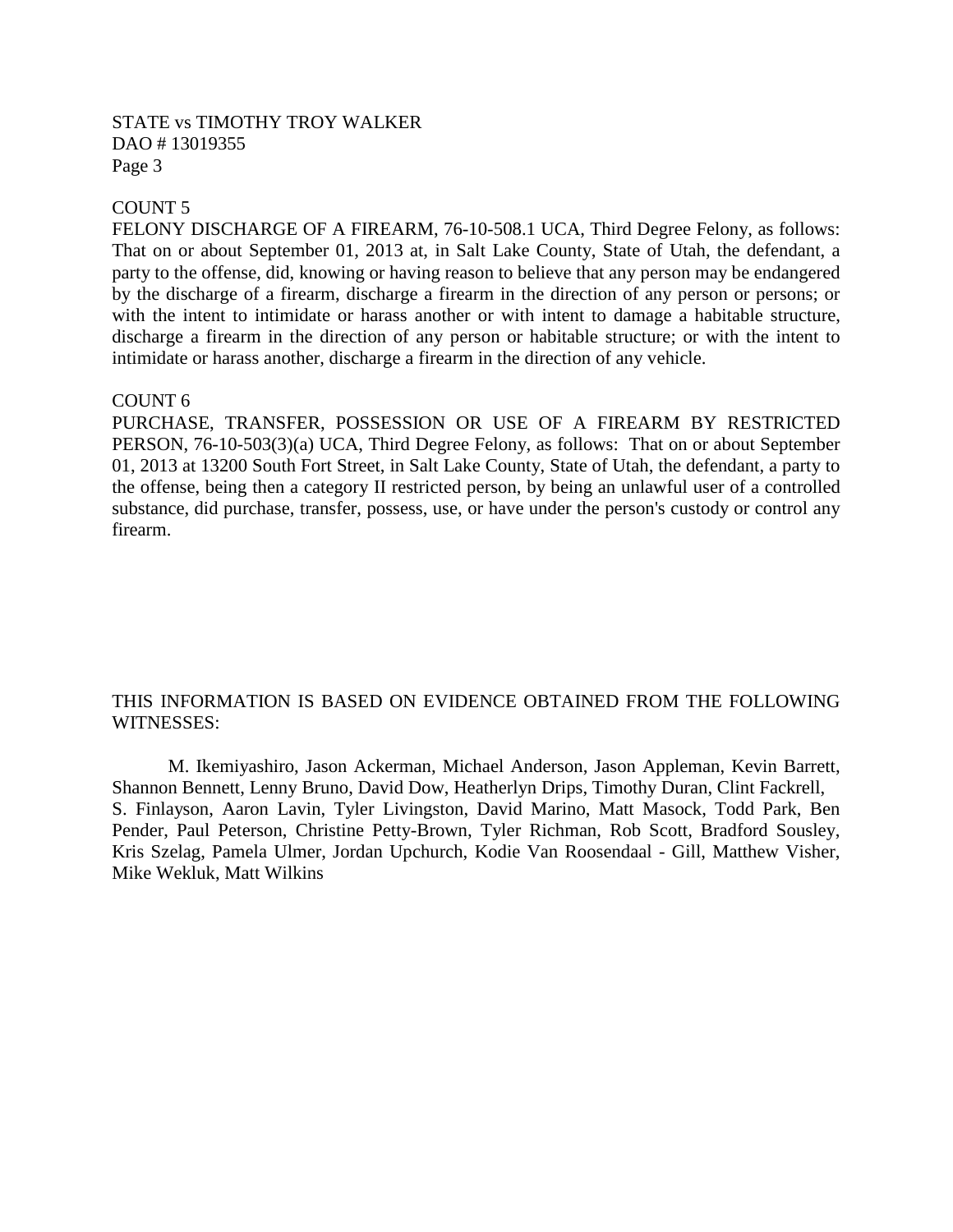## DECLARATION OF PROBABLE CAUSE:

Your affiant, Mike Ikemiyashiro, based on interviews of witnesses, scene reconstruction, and on information in report 2013-137289, hereby states the following:

- 1. On or about September 1, 2013, in Salt Lake County, Officer Derek Johnson was in uniform, on duty, in a marked Draper City Police vehicle, when he stopped at 13200 South Fort Street.
- 2. Defendant Timothy Troy Walker was outside his Volvo car at said location.
- 3. Defendant Walker stopped at 13200 South Fort Street because his car ran out of gas, and because the passenger side front tire was flat from damage sustained shortly before when he drove over a curb, over a stop sign, over a large rock, and through a fence at 13800 South 933 East, Salt Lake County. Defendant left the scene of said accident.
- 4. Very shortly after Officer Johnson pulled over near the Volvo, defendant Troy Walker shot at Officer Johnson through the open front passenger side window of the officer's marked vehicle.
- 5. Officer Johnson was struck by a round fired by defendant Walker and immediately accelerated northbound away from Mr. Walker, at which time Mr. Walker fired at least three other shots which impacted the rear of Officer Johnson's marked police vehicle.
- 6. Officer Johnson put out a radio call of "shots fired" before losing control of his vehicle and crashing into a wooded area approximately two blocks north of where he was shot.
- 7. An autopsy conducted by the Utah Office of the Medical examiner determined the cause of death to be a penetrating gunshot wound to the chest and the manner of death to be homicide.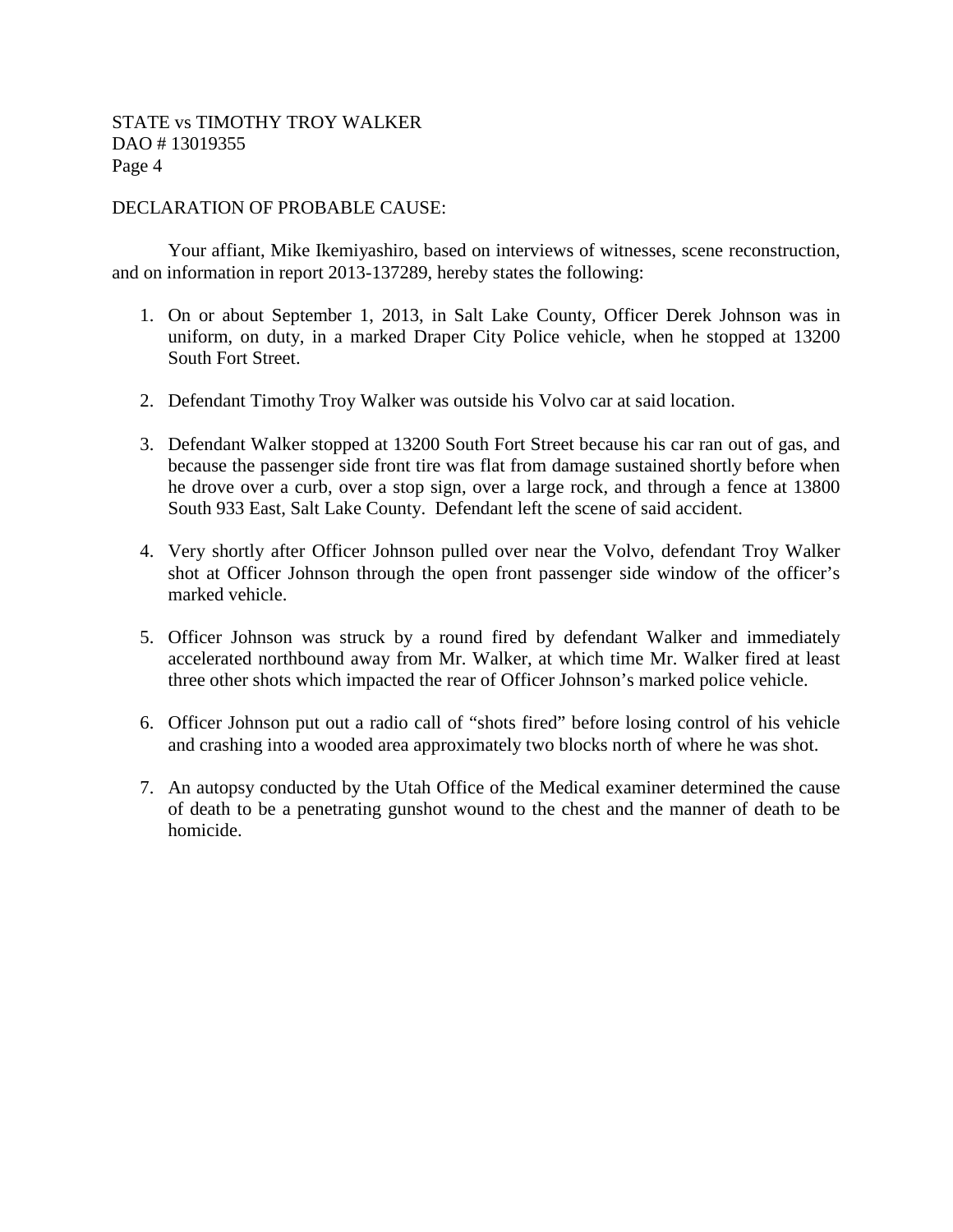- 8. During this incident, defendant Walker also shot Traci Vaillancourt, striking her in the upper right portion of her back, the bullet coming to rest near her sternum, causing serious bodily injury.
- 9. A toxicology report shows that defendant Walker had methamphetamine in his blood at the time of the offense, making him a person restricted from possessing firearms as an unlawful user of controlled substances.

Pursuant to Utah Code Annotated § 78B-5-705 (2008) I declare under criminal penalty of the State of Utah that the foregoing is true and correct to the best of my belief and knowledge.

Executed on:\_\_\_\_\_\_\_\_\_\_\_\_\_\_\_\_\_\_\_\_\_\_\_\_\_

\_\_\_\_\_\_\_\_\_\_\_\_\_\_\_\_\_\_\_\_\_\_\_\_\_\_\_\_\_\_\_\_\_\_\_\_

M. Ikemiyashiro Declarant

Authorized for presentment and filing

\_\_\_\_\_\_\_\_\_\_\_\_\_\_\_\_\_\_\_\_\_\_\_\_\_\_\_\_\_\_

SIM GILL, District Attorney

Deputy District Attorney 10th day of September, 2013 MAH / / DAO # 13019355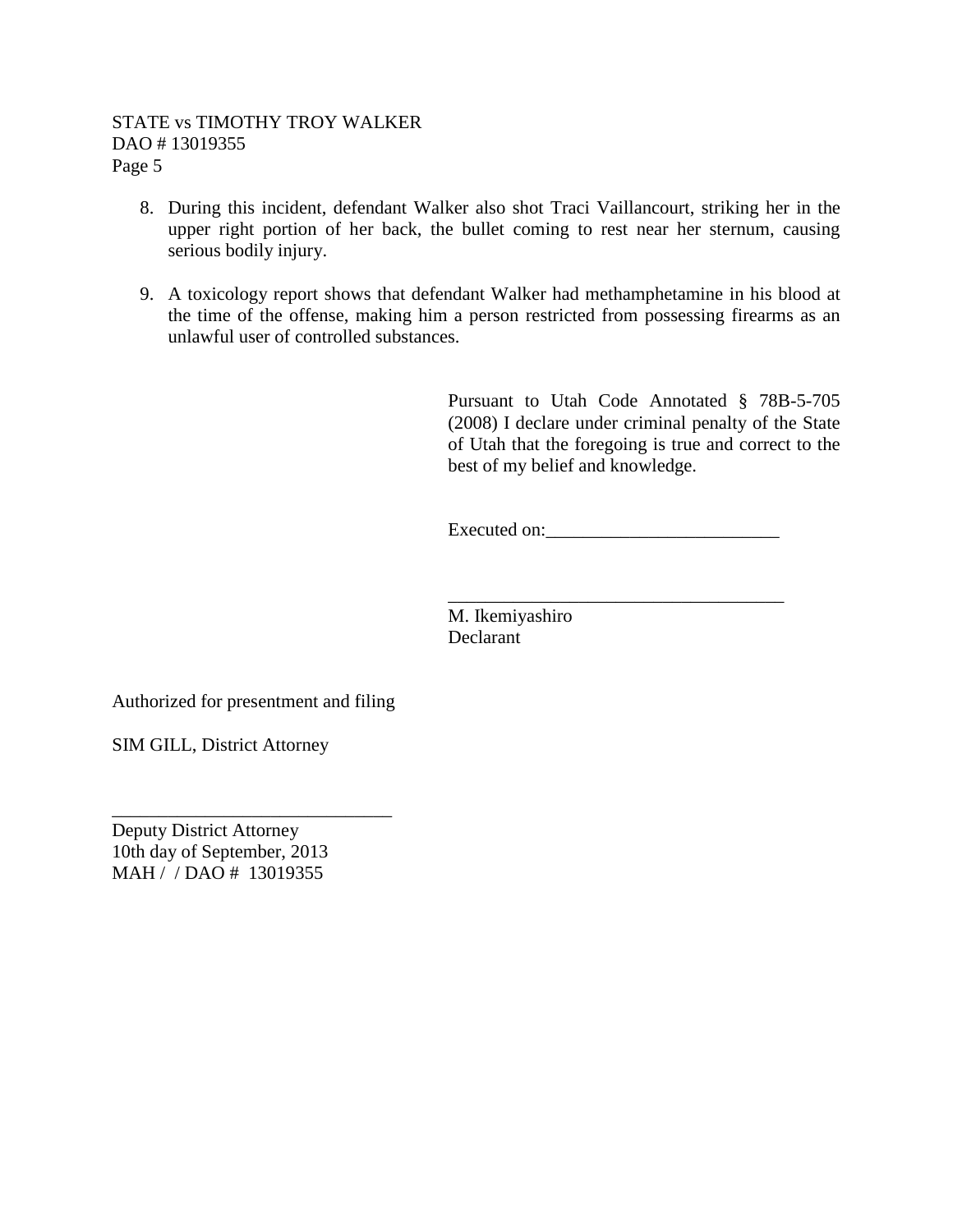# IN THE THIRD DISTRICT COURT, WEST JORDAN DEPARTMENT IN AND FOR THE COUNTY OF SALT LAKE, STATE OF UTAH

| THE STATE OF UTAH,                                                                           | Before:                  |
|----------------------------------------------------------------------------------------------|--------------------------|
| Plaintiff,<br>VS.                                                                            | Magistrate               |
| <b>TIMOTHY TROY WALKER</b><br>DOB: 08/18/1979,<br><b>UNKNOWN</b><br><b>UT</b><br>AKA:<br>SS# | <b>WARRANT OF ARREST</b> |
| Defendant.<br><b>THE COLOR OF LIBRATI</b>                                                    | Case No.                 |

THE STATE OF UTAH;

To any Peace Officer in the State of Utah, Greetings:

An Information, based upon a written declaration having been declared by M. Ikemiyashiro - UNIFIED POLICE DEPARTMENT, Agency Case No. 2013-137289, and it appears from the Information or Declaration filed with the Information, that there is probable cause to believe that the public offense(s) of;

CRIMINAL HOMICIDE, AGGRAVATED MURDER, First Degree Felony, ATTEMPTED HOMICIDE, First Degree Felony,**- OR IN THE ALTERNATIVE-** FELONY DISCHARGE OF A WEAPON WITH SERIOUS BODILY INJURY, First Degree Felony, FELONY DISCHARGE OF A FIREARM, Third Degree Felony, FELONY DISCHARGE OF A FIREARM, Third Degree Felony, FELONY DISCHARGE OF A FIREARM, Third Degree Felony, PURCHASE, TRANSFER, POSSESSION OR USE OF A FIREARM BY RESTRICTED PERSON, Third Degree Felony, has been committed, and that TIMOTHY TROY WALKER has committed them.

YOU ARE THEREFORE COMMANDED to arrest the above-named defendant forthwith and bring the defendant before this Court, or before the nearest or most accessible magistrate for setting bail. If the defendant has fled justice, you shall pursue the defendant into any other county of this state and there arrest the defendant. The Court finds reasonable grounds to believe defendant will not appear upon a summons.

Bail is set in the amount of \$2,000,007. Dated this \_\_\_\_\_\_\_\_\_\_ day of \_\_September\_\_ A.D. \_2013\_.

This Warrant may be served day or night.

\_\_\_\_\_\_\_\_\_\_\_\_\_\_\_\_\_\_\_\_\_\_\_\_\_\_\_\_\_\_\_\_\_\_\_\_\_\_

MAGISTRATE

SERVED DATE:\_\_\_\_\_\_\_\_\_\_\_\_\_\_\_\_\_\_\_\_\_ BY \_\_\_\_\_\_\_\_\_\_\_\_\_\_\_\_\_\_\_\_\_\_\_\_\_\_\_\_\_\_\_\_\_\_\_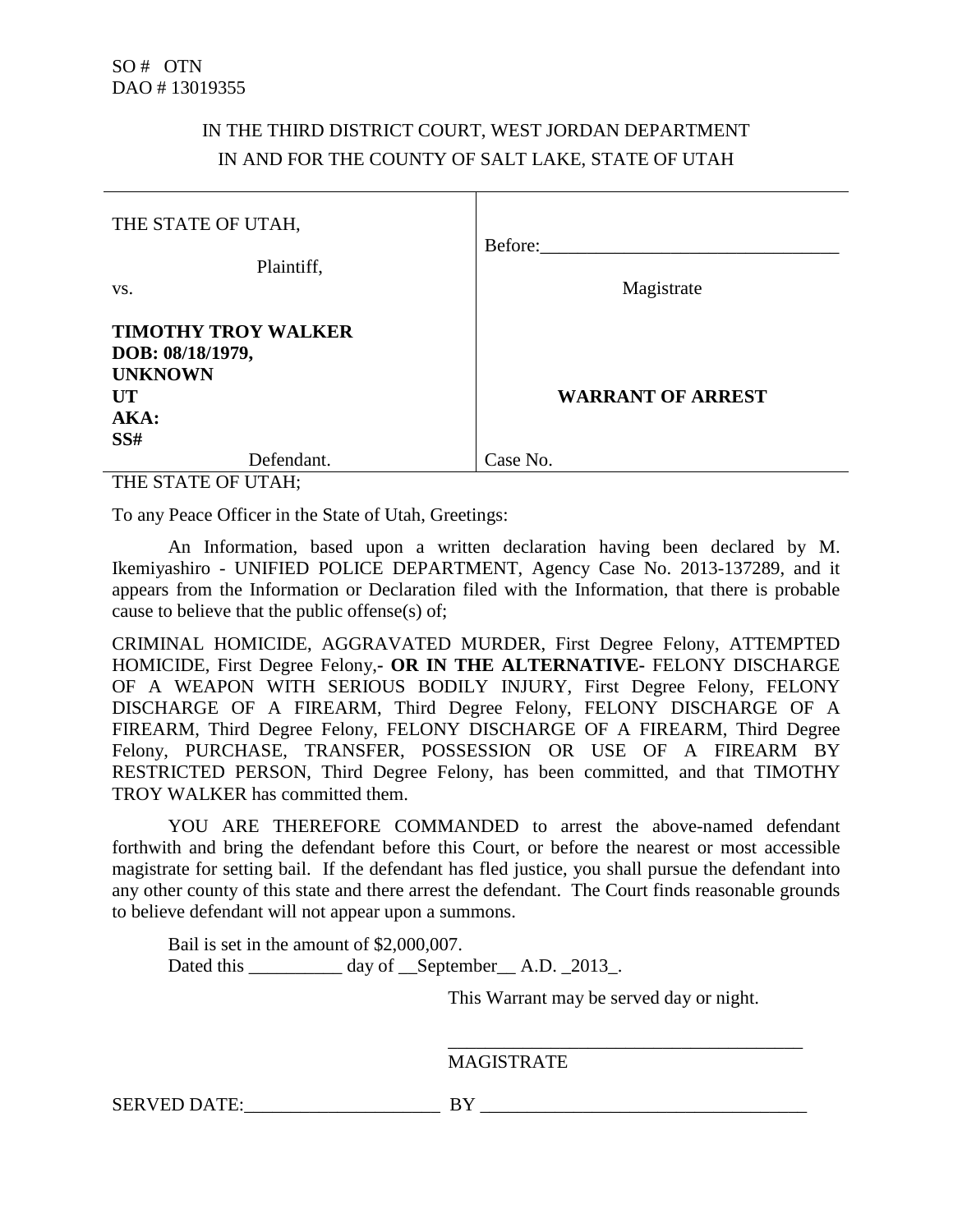# OTHER PENDING CASES FOR THE DEFENDANT

| Court | <b>Court Case #</b> | <b>Trial Judge</b> | DAO# | Charge |
|-------|---------------------|--------------------|------|--------|
|-------|---------------------|--------------------|------|--------|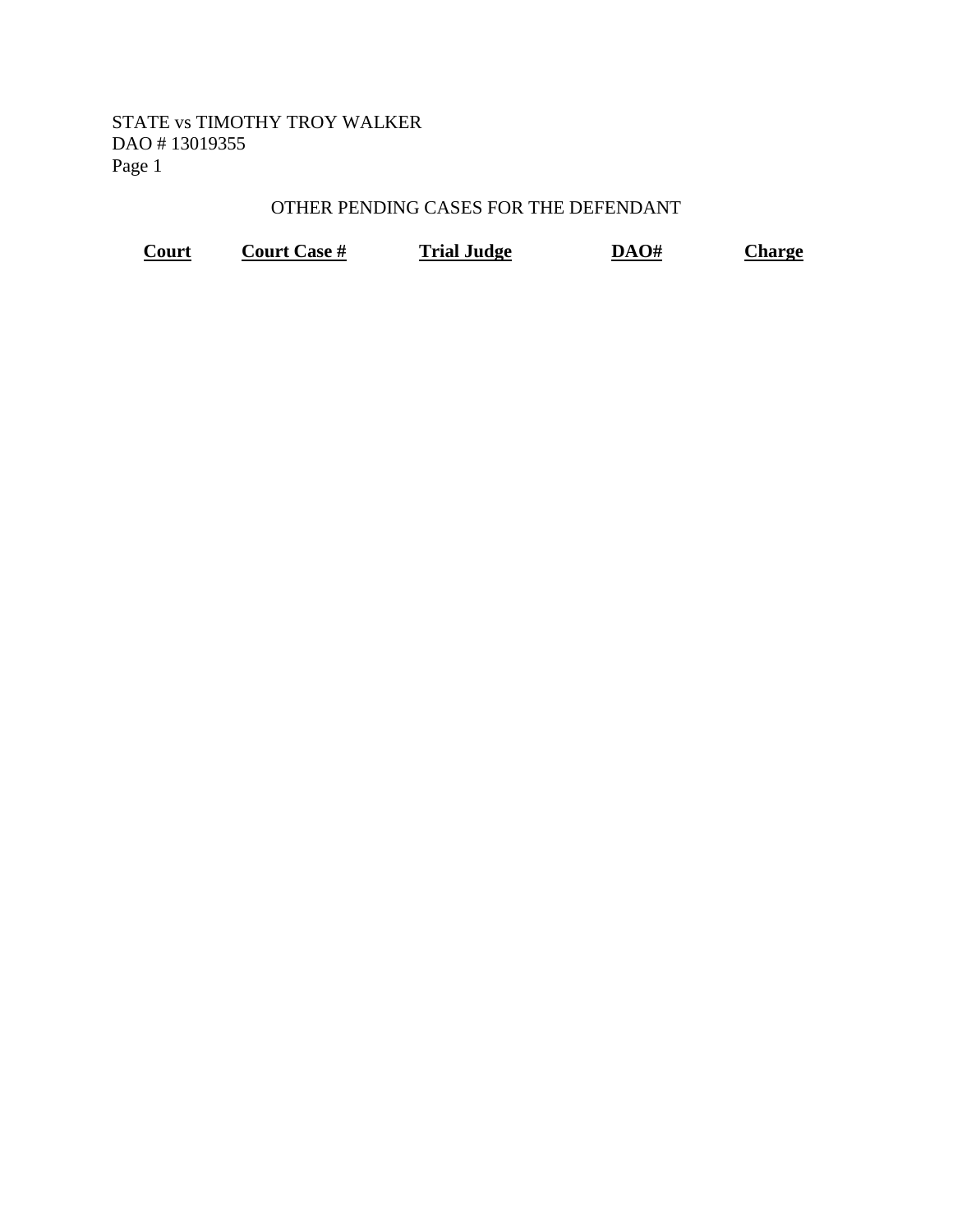SIM GILL, Bar No. 6389 District Attorney for Salt Lake County VINCENT B. MEISTER, Bar No. 5653 BLAKE R. HILLS, Bar No. 8199 AARON W. FLATER, Bar No. 9458 Deputy District Attorney 111 East Broadway, Suite 400 Salt Lake City, UT 84111 Telephone: (385) 468-7600

## IN THE THIRD DISTRICT COURT, WEST JORDAN DEPARTMENT

| THE STATE OF UTAH                                        | Screened by: VINCENT B. MEISTER,<br>ROBERT L. STOTT                        |
|----------------------------------------------------------|----------------------------------------------------------------------------|
| Plaintiff,                                               | Assigned to: VINCENT B. MEISTER,<br><b>BLAKE R. HILLS, AARON W. FLATER</b> |
| VS.                                                      | <b>INFORMATION</b>                                                         |
| <b>TRACI LEE VAILLANCOURT</b><br>DOB: 04/01/1979<br>AKA: | DAO #13019357                                                              |
| <b>UNKNOWN</b><br>UT                                     | <b>ECR Status: NON-ECR</b><br>Initial Appearance:                          |
| D.L.#<br><b>OTN</b><br>SO#                               | Bail: \$500,007<br>Warrant/Release: JAIL                                   |
| Defendant.                                               | Case No.                                                                   |

# IN AND FOR THE COUNTY OF SALT LAKE, STATE OF UTAH

The undersigned M. Ikemiyashiro - UNIFIED POLICE DEPARTMENT, Agency Case No. 2013-137289, upon a written declaration states on information and belief that the defendant, TRACI LEE VAILLANCOURT, committed the crime(s) of:

### COUNT 1

OBSTRUCTING JUSTICE, 76-8-306(1) UCA, Second Degree Felony, as follows: That on or about September 04, 2013, in Salt Lake County, State of Utah, the defendant did, with intent to hinder, delay, or prevent the investigation, apprehension, prosecution, conviction, or punishment of any person regarding conduct that constituted a criminal offense, prevent by force, intimidation, or deception, any person from performing any act that might aid in the discovery, apprehension, prosecution, conviction, or punishment of any person; or provided false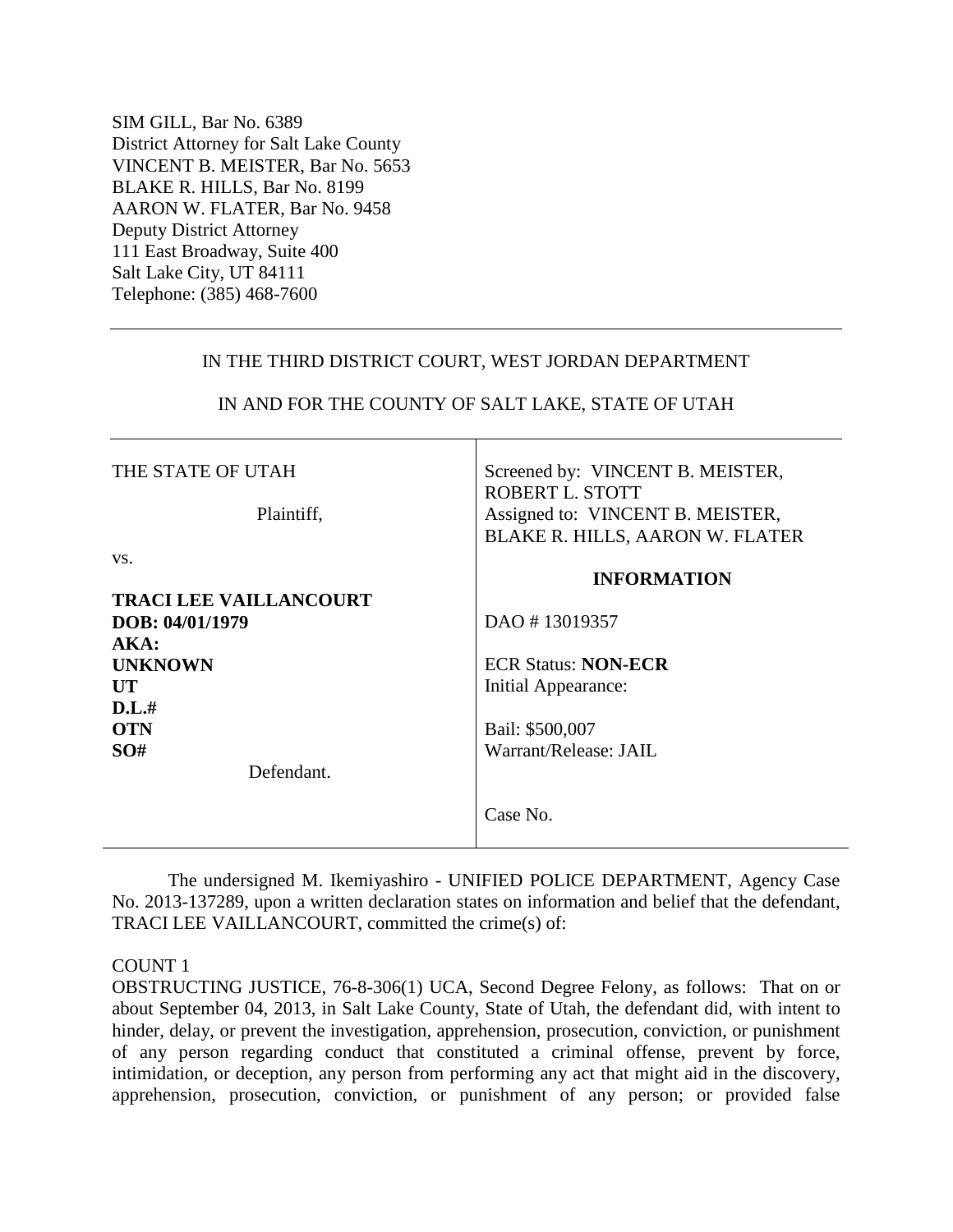## STATE vs TRACI LEE VAILLANCOURT DAO # 13019357 Page 2

information regarding a suspect, a witness, the conduct constituting an offense, or any other material aspect of the investigation.

### COUNT 2

OBSTRUCTING JUSTICE, 76-8-306(1) UCA, Second Degree Felony, as follows: That on or about September 07, 2013, in Salt Lake County, State of Utah, the defendant did , with intent to hinder, delay, or prevent the investigation, apprehension, prosecution, conviction, or punishment of any person regarding conduct that constituted a criminal offense, prevent by force, intimidation, or deception, any person from performing any act that might aid in the discovery, apprehension, prosecution, conviction, or punishment of any person; or provided false information regarding a suspect, a witness, the conduct constituting an offense, or any other material aspect of the investigation.

# THIS INFORMATION IS BASED ON EVIDENCE OBTAINED FROM THE FOLLOWING WITNESSES:

M. Ikemiyashiro, Jason Ackerman, Michael Anderson, Jason Appleman, Kevin Barrett, , Shannon Bennett, Lenny Bruno, David Dow, Heatherlyn Drips, Timothy Duran, Clint Fackrell, S Finlayson, Aaron Lavin, Tyler Livingston, David Marino, Matt Masock, Todd Park, Ben Pender, Paul Peterson, Christine Petty-Brown, Tyler Richman, Rob Scott, Bradford Sousley, Kris Szelag, Pamela Ulmer, Jordan Upchurch, Kodie Van Roosendaal - Gill, Matthew Visher, Mike Wekluk, Matt Wilkins

### DECLARATION OF PROBABLE CAUSE:

Your affiant, based on interviews of witnesses, on information in report 2013-137289, on crime scene reconstruction, and on interviews of the defendant, hereby states that defendant Tracy Vaillancourt was interviewed on three occasions regarding the aggravated murder of Draper police officer Derek Johnson. During two interviews, including a September 4, 2013 interview, Ms. Vaillancourt stated that she never saw a police officer, did not see who was shooting, and did not know who shot her. Ms. Vaillancourt told detectives also where and how she was positioned when she was shot. During a September 7, 2013 interview Ms. Vaillancourt again told detectives where and how she was positioned when she was shot in the upper right part of her back. The location of the wound, the directionality of the wound, and the lack of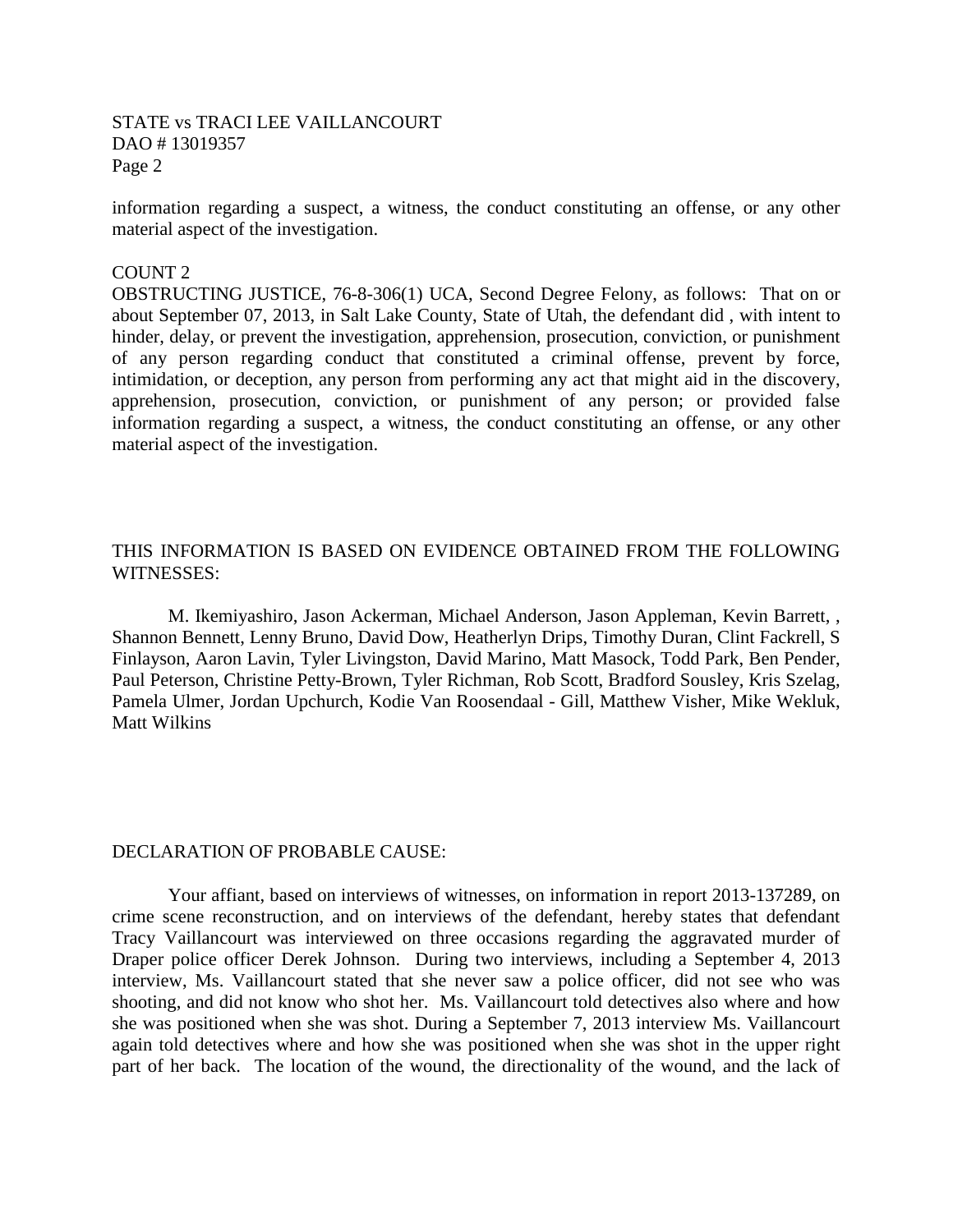## STATE vs TRACI LEE VAILLANCOURT DAO # 13019357 Page 3

physical evidence at the location where Ms. Vallaincourt said she was shot does not support her statement. In her September 7, 2013 statement Ms. Vaillancourt then admitted that she did see a marked police vehicle pull up next to the Volvo and then heard several shots fired in a quick succession, one of the shots hitting her. By her own admissions, Ms. Vaillancourt admitted that other statements she made earlier to detectives on September 1, 2013, September 4, 2013, and on September 7, 2013 were also not true.

> Pursuant to Utah Code Annotated § 78B-5-705 (2008) I declare under criminal penalty of the State of Utah that the foregoing is true and correct to the best of my belief and knowledge.

Executed on:\_\_\_\_\_\_\_\_\_\_\_\_\_\_\_\_\_\_\_\_\_\_\_\_\_

\_\_\_\_\_\_\_\_\_\_\_\_\_\_\_\_\_\_\_\_\_\_\_\_\_\_\_\_\_\_\_\_\_\_\_\_

M. Ikemiyashiro Declarant

Authorized for presentment and filing

\_\_\_\_\_\_\_\_\_\_\_\_\_\_\_\_\_\_\_\_\_\_\_\_\_\_\_\_\_\_

SIM GILL, District Attorney

Deputy District Attorney 11th day of September, 2013 MAH / / DAO # 13019357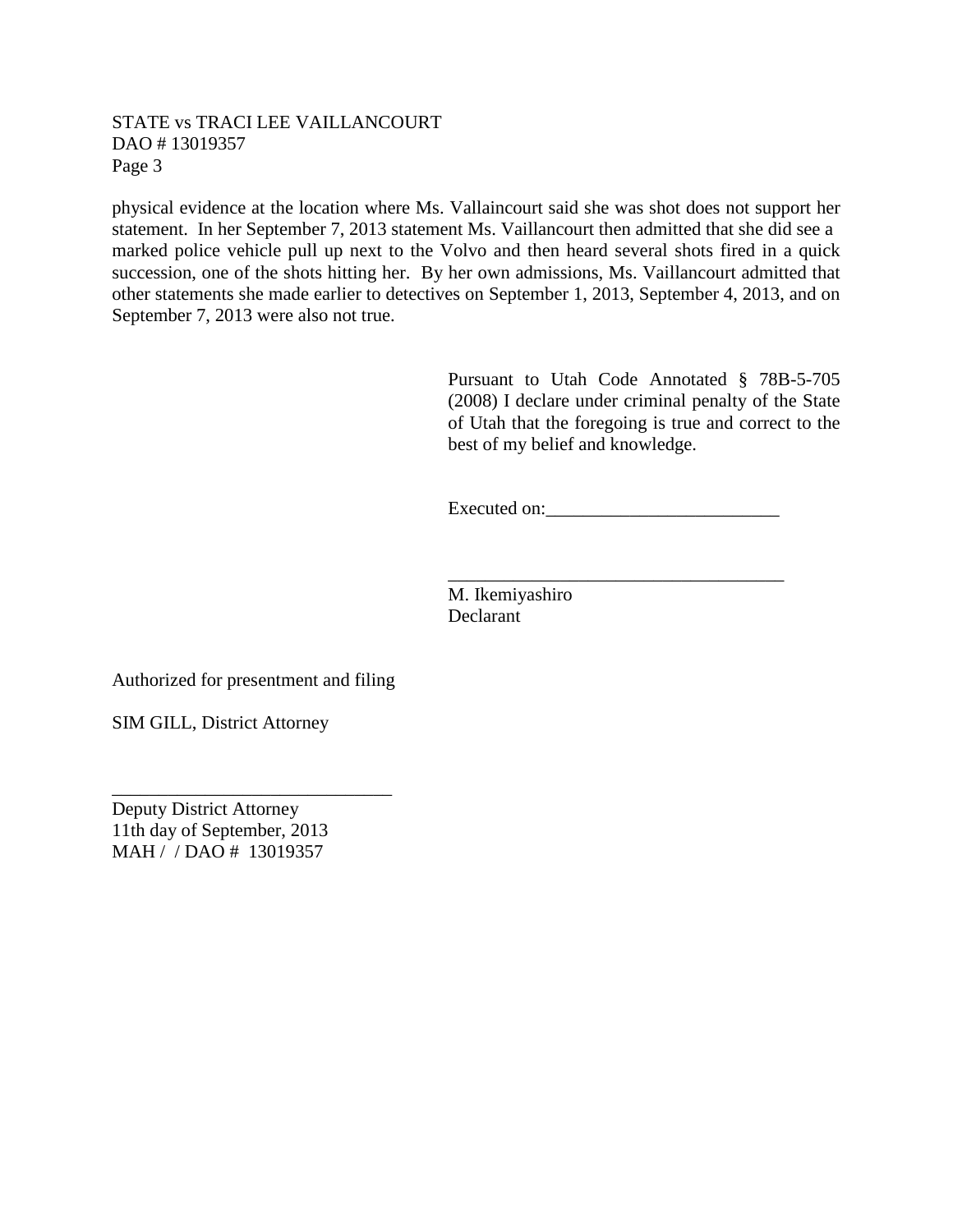# IN THE THIRD DISTRICT COURT, WEST JORDAN DEPARTMENT IN AND FOR THE COUNTY OF SALT LAKE, STATE OF UTAH

| THE STATE OF UTAH,<br>Plaintiff,<br>VS.                                                        | Before:<br>Magistrate                |
|------------------------------------------------------------------------------------------------|--------------------------------------|
| <b>TRACI LEE VAILLANCOURT</b><br>DOB: 04/01/1979<br><b>UNKNOWN</b><br><b>UT</b><br>AKA:<br>SS# | <b>WARRANT OF ARREST</b><br>Case No. |
| Defendant.                                                                                     |                                      |

THE STATE OF UTAH;

To any Peace Officer in the State of Utah, Greetings:

An Information, based upon a written declaration having been declared by M. Ikemiyashiro - UNIFIED POLICE DEPARTMENT, Agency Case No. 2013-137289, and it appears from the Information or Declaration filed with the Information, that there is probable cause to believe that the public offense(s) of;

OBSTRUCTING JUSTICE, Second Degree Felony, OBSTRUCTING JUSTICE, Second Degree Felony, has been committed, and that TRACI LEE VAILLANCOURT has committed them.

YOU ARE THEREFORE COMMANDED to arrest the above-named defendant forthwith and bring the defendant before this Court, or before the nearest or most accessible magistrate for setting bail. If the defendant has fled justice, you shall pursue the defendant into any other county of this state and there arrest the defendant. The Court finds reasonable grounds to believe defendant will not appear upon a summons.

Bail is set in the amount of \$500,007.

Dated this \_\_\_\_\_\_\_\_\_ day of \_\_September\_\_ A.D. \_2013\_.

This Warrant may be served day or night.

\_\_\_\_\_\_\_\_\_\_\_\_\_\_\_\_\_\_\_\_\_\_\_\_\_\_\_\_\_\_\_\_\_\_\_\_\_\_

MAGISTRATE

SERVED DATE:\_\_\_\_\_\_\_\_\_\_\_\_\_\_\_\_\_\_\_\_\_ BY \_\_\_\_\_\_\_\_\_\_\_\_\_\_\_\_\_\_\_\_\_\_\_\_\_\_\_\_\_\_\_\_\_\_\_